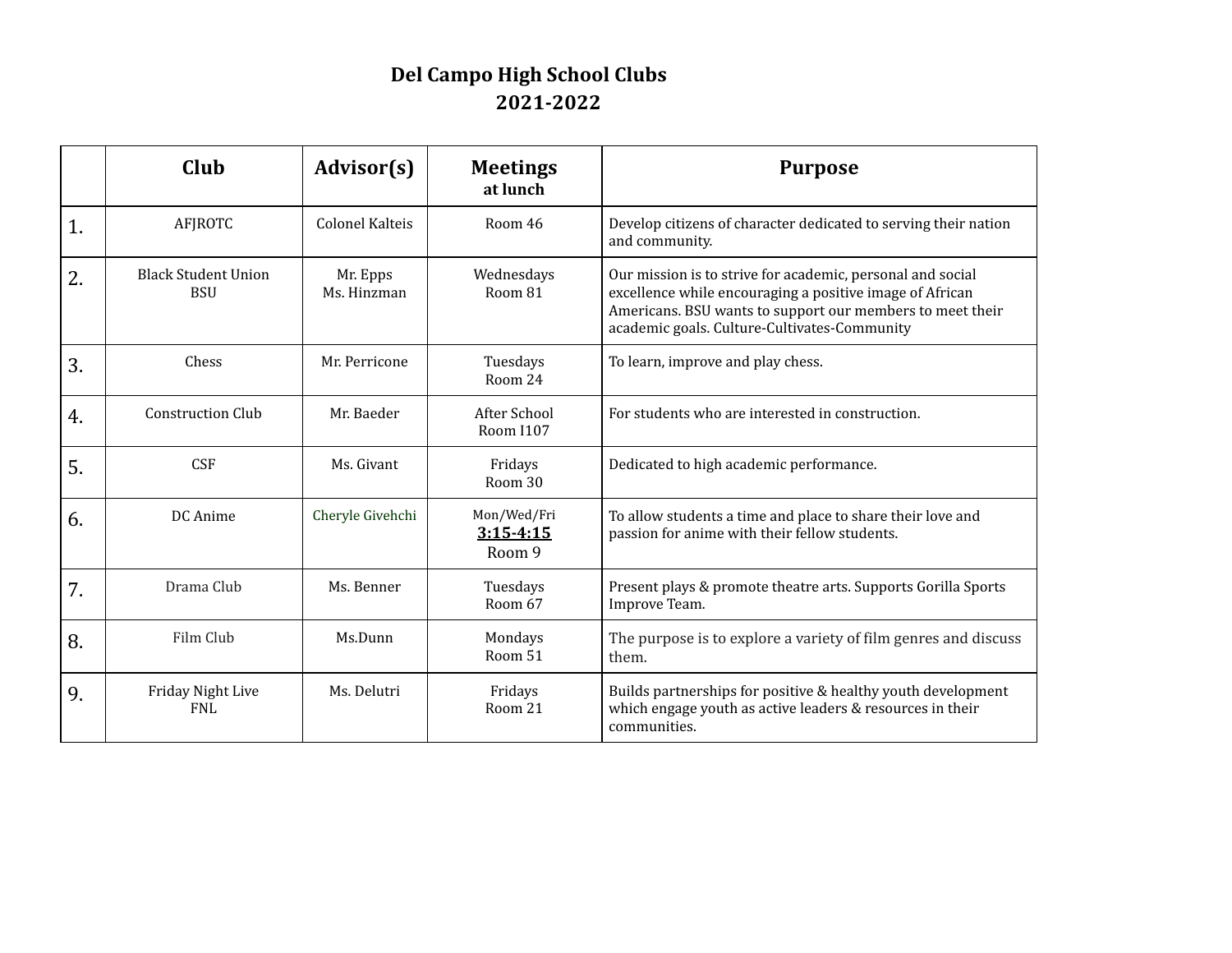| 10. | Furry Club                           | Mr. Nelson                                | Wednesdays<br>Room 14                                          | Provides a welcoming environment where students can meet<br>and share their fursona's with peers who have similar interests. |
|-----|--------------------------------------|-------------------------------------------|----------------------------------------------------------------|------------------------------------------------------------------------------------------------------------------------------|
| 11. | Gay-Straight-Alliance<br><b>GSA</b>  | Ms. Kenworthy<br>Covey<br>Kimberly Powell | Thursdays<br><b>Room 110</b>                                   | Promotes awareness, support and tolerance for all students at<br>Del Campo including our LGBT population.                    |
| 12. | <b>Helping Hands</b>                 | Ms. Hinzman                               | Mondays<br>Room 3                                              | Supports students to exercise their passion for volunteering in<br>the community.                                            |
| 13. | Hip-Hop                              | Ms. Timmons                               | Mondays lunch Rm 82<br>Rehearsal:<br>Tues 3-5pm<br>Thurs 2-4pm | A dance crew, rehearsing choreographed routines to perform<br>at rallies. Requires tryouts to join.                          |
| 14. | Key Club                             | Mr. Robles                                | Every other<br>Wednesday<br>Room 78                            | Serves the community through volunteering.                                                                                   |
| 15. | K-Pop                                | Ms. Timmons                               | Wednesdays<br>3:00-4:00 pm<br>Room 82                          | A club for fans of the music genre of K-Pop.                                                                                 |
| 16. | Latinos Unidos                       | Ms. Hinzman                               | Tuesdays<br>Room 3                                             | To embrace, celebrate, and learn about the Hispanic<br>community.                                                            |
| 17. | <b>Link Crew</b>                     | Ms. Blackmon                              | First Wednesday<br>of the month<br>Room 75                     | Freshman support group that helps incoming students                                                                          |
| 18. | Students with a Voice<br><b>SWAV</b> | Ms. DelloRusso                            | Thursdays<br>Room 90                                           | Student leadership program that elevates student voice on<br>campus to improve school climate and culture                    |
| 19. | Teens for Christ                     | Mr. Rodriguez                             | Thursdays<br>Room 8                                            | Support network for Christian and non-Christian students.<br>Positive impact on campus.                                      |
| 20. | Ukulele                              | Mr. Baeder                                | Lunch<br><b>Room I107</b>                                      | For students who are interested in playing Ukulele.                                                                          |